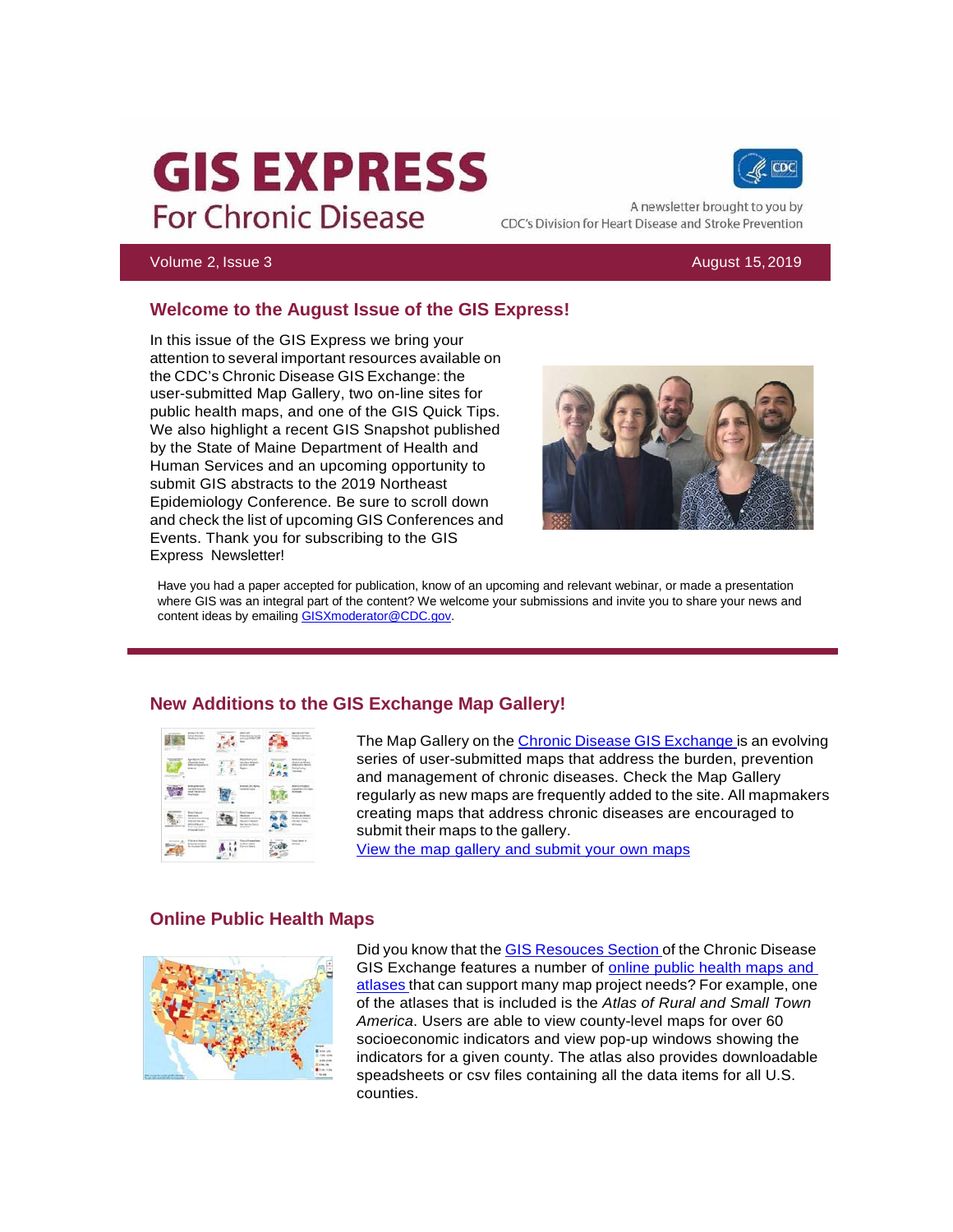#### **Using Maps to Address Blood Pressure Medication Adherence in Maine**



Epidemiologists and program staff at the Maine CDC recently published a GIS Snapshot in *Preventing Chronic Disease*. The GIS Snapshot highlights a map designed to provide guidance regarding where public health programs to improve blood pressure medication adherence are needed. The map includes medication adherence rates, pharmacy locations and population density, and can be used to inform future pharmacy-based interventions in counties with significantly lower adherence rates in Maine. The map is also a product of the GIS Capacity Building Project offered collaboratively by the Centers for Disease Control, The National Association of Chronic Disease Directors, and the Children's Environmental Health Initiative at RiceUniversity.

View the GIS Snapshot in *[Preventing Chronic Disease](https://t.emailupdates.cdc.gov/r/?id=h21e201e%2C188aa6e%2C18ee78f)*

#### **View Health Indicators Related to Heart Disease and Stroke Prevention**



Another resource included in the Chronic Disease GIS [Exchange](https://t.emailupdates.cdc.gov/r/?id=h21e201e%2C188aa6e%2C18ee790) is *Data Trends and Maps* – an online tool provided by the Division for Heart Disease and Stroke Prevention at CDC. This tool allows users to view health indicators related to heart disease and stroke prevention by location, data source, or health indicator. National and state level maps are available for major cardiovascular diseases and many risk factors including hypertension, diabetes, obesity, physical inactivity, and smoking.

[View Data Trends & Maps](https://t.emailupdates.cdc.gov/r/?id=h21e201e%2C188aa6e%2C18ee791)

#### **GIS Quick Tip: Create Multiple Maps from a Single Map Document**



Learn how to create multiple maps from a single map document by using the Data Driven Pages feature in ArcMap. In order to run Data Driven Pages, the large map must consist of polygon sections or boundaries that ArcMap can read as unique areas. ArcMap creates smaller maps based on the polygon boundaries that exist within the larger map. Use the link below for more detailed instructions. [How to create multiple maps from a single map document](https://t.emailupdates.cdc.gov/r/?id=h21e201e%2C188aa6e%2C18ee846)

#### **Call for Abstracts for Posters!**



The 2019 Northeast Epidemiology Conference is currently accepting abstracts for poster presentations that focus on public health issues of emerging concern. GIS abstracts are encouraged. The conference will take place in Portland, Maine, on November 13-15. Submit all abstracts by September 6 for consideration. All speakers will receive notification of acceptance by October 1. The poster display will occur on Thursday, November 14.

[Get more information about the conference and call for abstracts](https://t.emailupdates.cdc.gov/r/?id=h21e201e%2C188aa6e%2C18ee847)